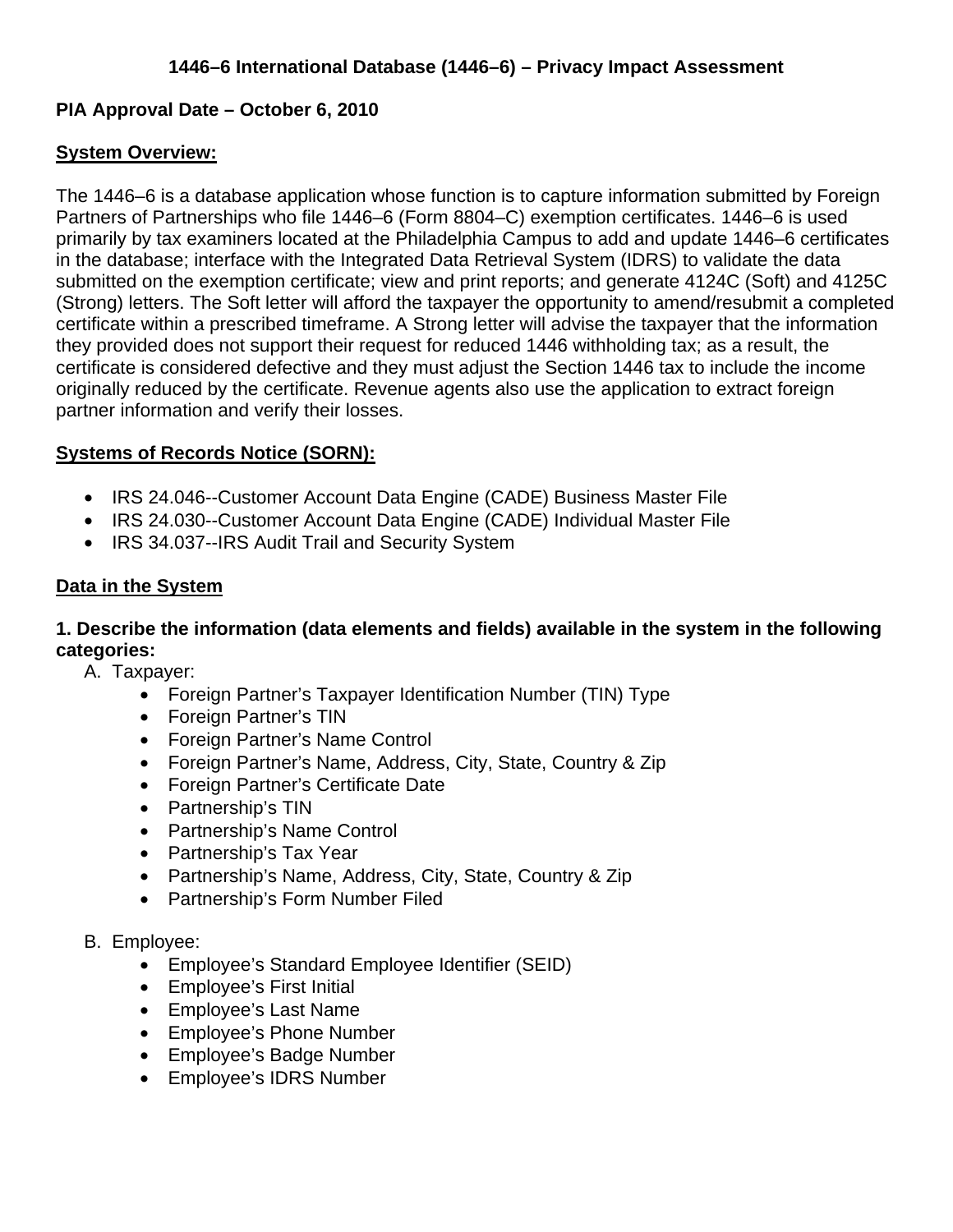## **2. Describe/identify which data elements are obtained from files, databases, individuals, or any other sources.**

A. IRS:

- IDRS: The 1446–6 application retrieves information from IDRS used to verify information provided by foreign partners on their certificates. The information that 1446– 6 retrieves from IDRS includes the following:
	- o Processing Certificate Number
	- o Partnership's TIN
	- o Foreign Partner's TIN
	- o Master File Transaction (MFT)
	- o Tax Paid
	- o Business Operating Division (BOD) Code
	- o North American Industry Classification System (NAICS) Code
	- o General Status Codes
	- o Dates a tax return was filed for the four previous years
	- o Extension Dates (if one filed) for the four previous years
	- o Any outstanding balance for the four previous years
- B. Taxpayer:
	- Taxpayers provide the following data elements when filing a certificate under the regulation 1446–6 ("Foreign Withholding Exemption Certificates").
		- o Foreign Partner's TIN Type
		- o Foreign Partner's TIN
		- o Foreign Partner's Name Control
		- o Foreign Partner's Name, Address, City, State, Country and Zip
		- o Foreign Partner's Certificate Date
		- o Partnership's TIN
		- o Partnership's Name Control.
		- o Partnership's Tax Year
		- o Partnership's Name, Address, City, State, Country & Zip
		- o Partnership's Form Number Filed
- C. Employees:
	- IRS employees are the only users of 1446–6. The following two types of users are the only ones that have the ability to provide input into the application:
		- o Tax Examiners Information provided:
			- Employee's SEID
			- Employee's First Initial
			- Employee's Last Name
			- Employee's Phone Number
			- Employee's Badge Number
			- Employee's IDRS Number
		- o Revenue Agents Information provided:
			- Employee's SEID
			- Employee's First Initial
			- Employee's Last Name
			- Employee's Phone Number
			- Employee's Badge Number
			- Employee's IDRS Number

.*Note: IRS employees cannot make changes to the data on IDRS, within this application.*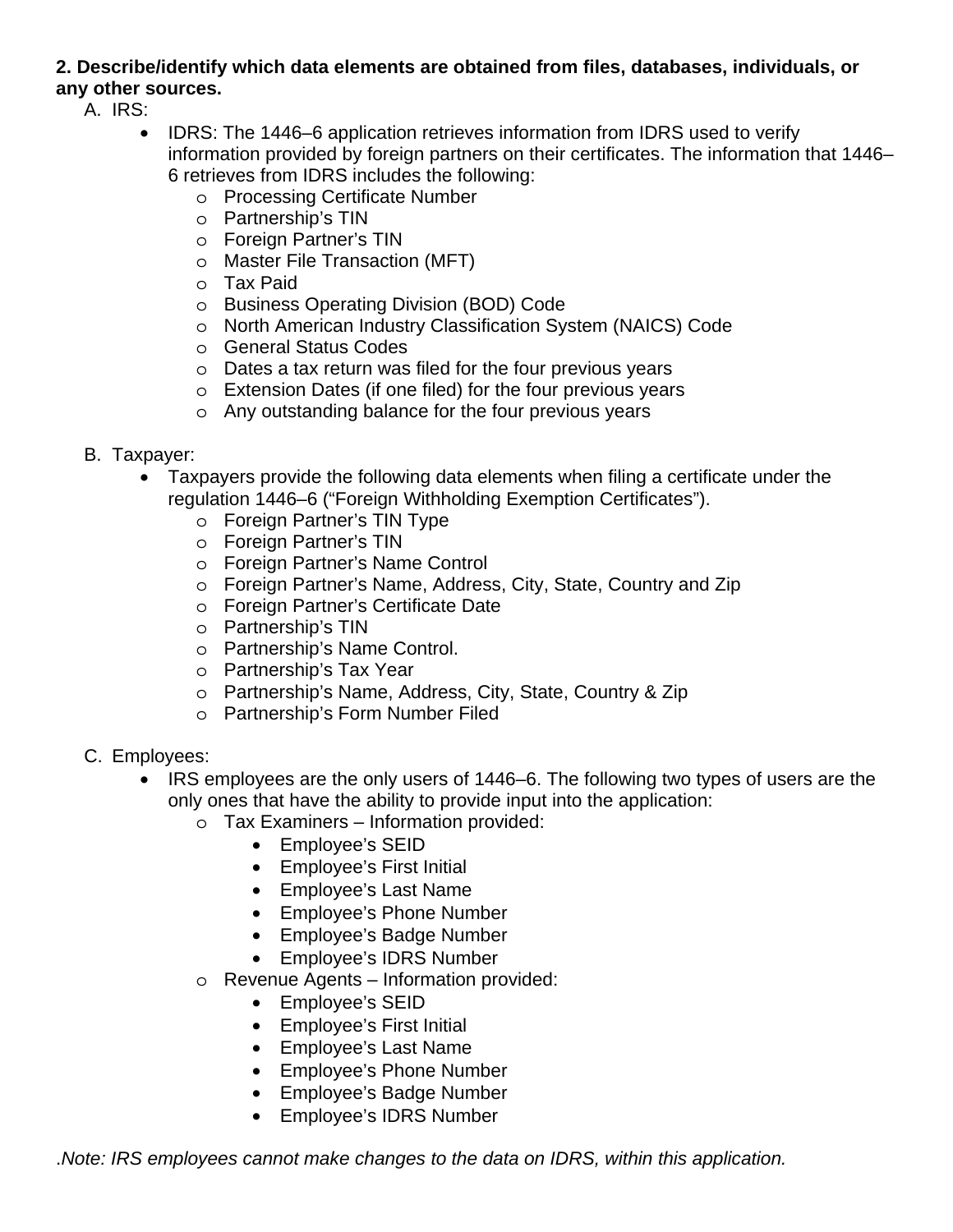## **3. Is each data item required for the business purpose of the system? Explain.**

Yes, each data item is required for the business purpose of the system. The application is designed to collect, validate, and track information submitted by Foreign Partners of Partnerships who file 1446–6 exemption certificates. The application allows for the monitoring and evaluation of the overall compliance to the regulation, as well as a determination of the validity of the certificates.

## **4. How will each data item be verified for accuracy, timeliness, and completeness?**

Each data item is derived from recent first party filings and is deemed to be accurate and complete. Accuracy is determined by comparing and verifying the data in the certificates to information in IDRS. All data items are deemed to be timely filed by their existence in the data sets listed above. Completeness is verified by the Tax Examiner. 1446–6 has field level checks on all input text fields within the client interface.

## **5. Is there another source for the data? Explain how that source is or is not used.**

No, there is no other source for the data.

### **6. Generally, how will data be retrieved by the user?**

Once Users are verified, they can access the application on the IRS Intranet and have five Modules where they can access the data. These Modules include: (1) Add/Update Certificates; (2) Automated IDRS Verification; (3) View Certificates; (4) Reports; and (5) Taxpayer Notifications. Users access the application database from a Common Operating Environment Workstation via a program executable running on a production server. Users retrieve data by selecting records or performing search routines.

#### **7. Is the data retrievable by a personal identifier such as name, SSN, or other unique identifier?**

Yes, data can be retrieved by performing search routines. Searches can be performed on any data element in the database, including TINs or Record Number.

#### **Access to the Data**

#### **8. Who will have access to the data in the system (Users, Managers, System Administrators, Developers, Others)?**

The following users configure, operate, and maintain 1446–6. All users of 1446–6 are IRS employees:

#### **Role:** Tax Examiners (Philadelphia Campus)

**Permission:** Tax Examiners access the application via a program executable running on the production servers and have privileges to register as a new user; add and update 1446–6 certificates in the database; interface with IDRS via the AIS page to validate the data submitted on the exemption certificate; view and print reports; and generate 4124C (Soft) and 4125C (Strong) letters.

#### **Role:** Revenue Agents (Philadelphia Campus)

**Permission:** Revenue Agents have the same access as the Tax Examiners, however Revenue Agents can only use the application to extract foreign partner information and verify their losses. They do not update 1446–6 certificate information or generate letters.

#### **Role:** Systems Administrator (SA)

**Permission:** SAs have access to, and are responsible for, the maintenance of the underlying hosting environment and operating system. The SA has full Operating System level administrative control over the Windows servers and is responsible for applying security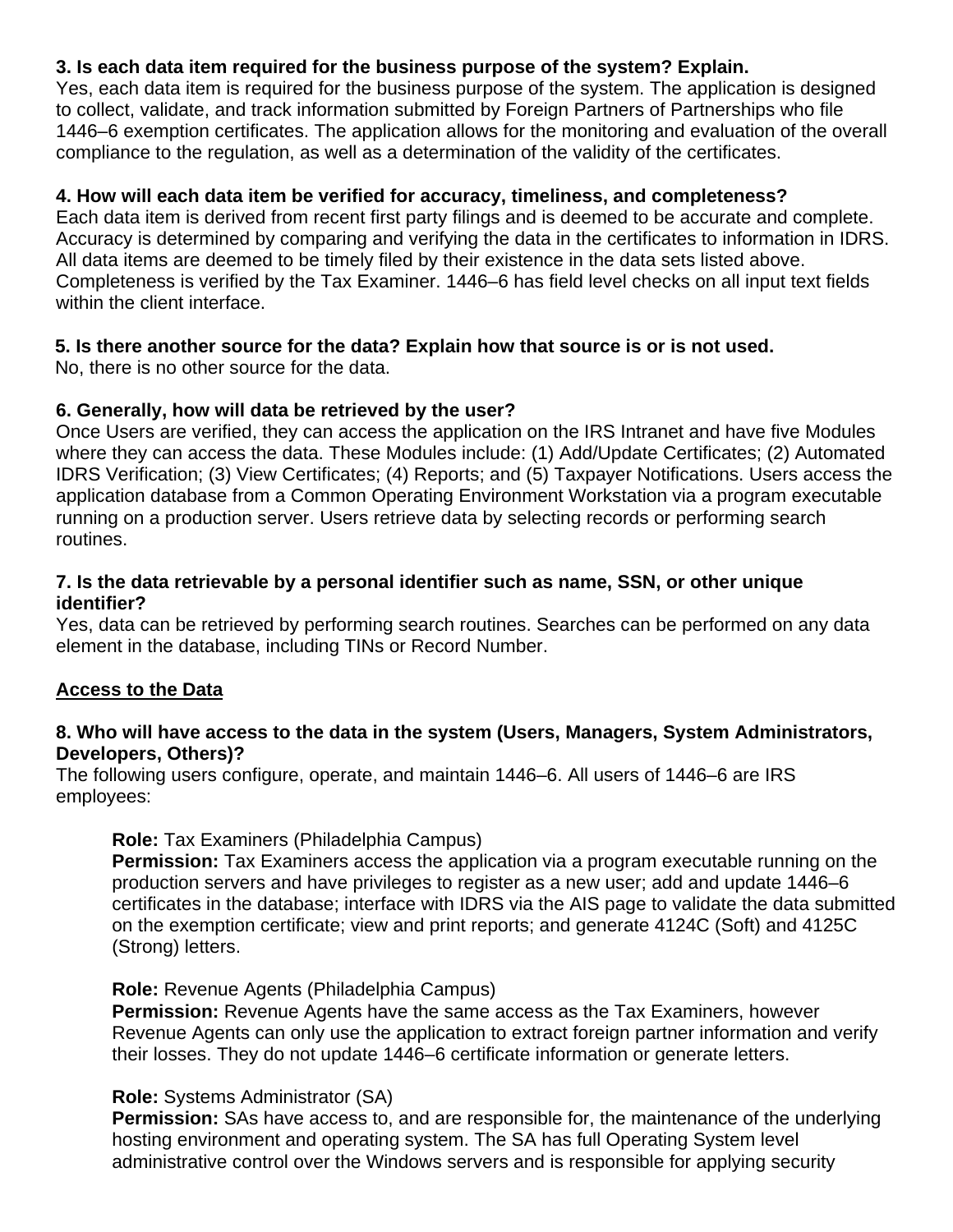patches/updates to the OS. The System Administrator also runs Windows Policy Checkers against the Windows servers. SAs do not function as end users within the application.

## **Role:** Database Administrator (DBA)

**Permission:** The DBA manages and monitors the 1446–6 database. The DBAs manage all database functionality and make configuration updates to the SQL Server database. DBAs do not function as end users within the application.

#### **9. How is access to the data by a user determined and by whom?**

Access to the 1446–6 application is based on cached user credentials from the network domain logon session and domain group memberships. Access level is based on domain group membership. Two (2) user roles exist within the application: (1) Tax Examiners and; (2) Revenue Agents.

The ability to input information in 1446–6 is based on access privileges and restrictions built into the client application. The access to these privileges is managed through the use of Online 5081 (OL5081). Only authorized users with appropriate privileges, which are assigned based on job responsibility, can input information into 1446–6. After the employee's immediate manager has approved the request in the OL5081 system, the Account Administrator is informed of the pending request via email. The Account Administrator verifies that the request is valid and creates and adds a reference to the application which is then added to the requester's profile. The user will receive an email from the OL5081 system when the Account Administrator has added the user to the domain.

The employee (account requestor) must then read the Rules of Behavior on the OL5081 and provide an electronic signature. If the account requestor does not read the Rules of Behavior on the OL5081 and provide an electronic signature within 45 days the account is removed from the database. Further, if the user account is inactive for 45 days the account is removed from the database. If the user does not login to IDRS for 17 consecutive days, then they will not be able to use the IDRS application.

*Note: All users of 1446–6 are IRS employees.* 

### **10. Do other IRS systems provide, receive, or share data in the system? If YES, list the system(s) and describe which data is shared.**

IDRS – The 1446–6 application retrieves information from IDRS used to verify information provided by foreign partners on their certificates. The information that 1446–6 retrieves from IDRS includes the following:

- o Processing Certificate #
- o Partnership's TIN
- o Foreign Partner's TIN
- o Master File Transaction (MFT)
- o Tax paid
- o Business Operating Division (BOD) Code
- o North American Industry Classification System (NAICS) Code
- o General Status Codes
- o Dates a tax return was filed for the four previous years
- o Extension Dates (if one filed) for the four previous years
- o Any outstanding balance for the four previous years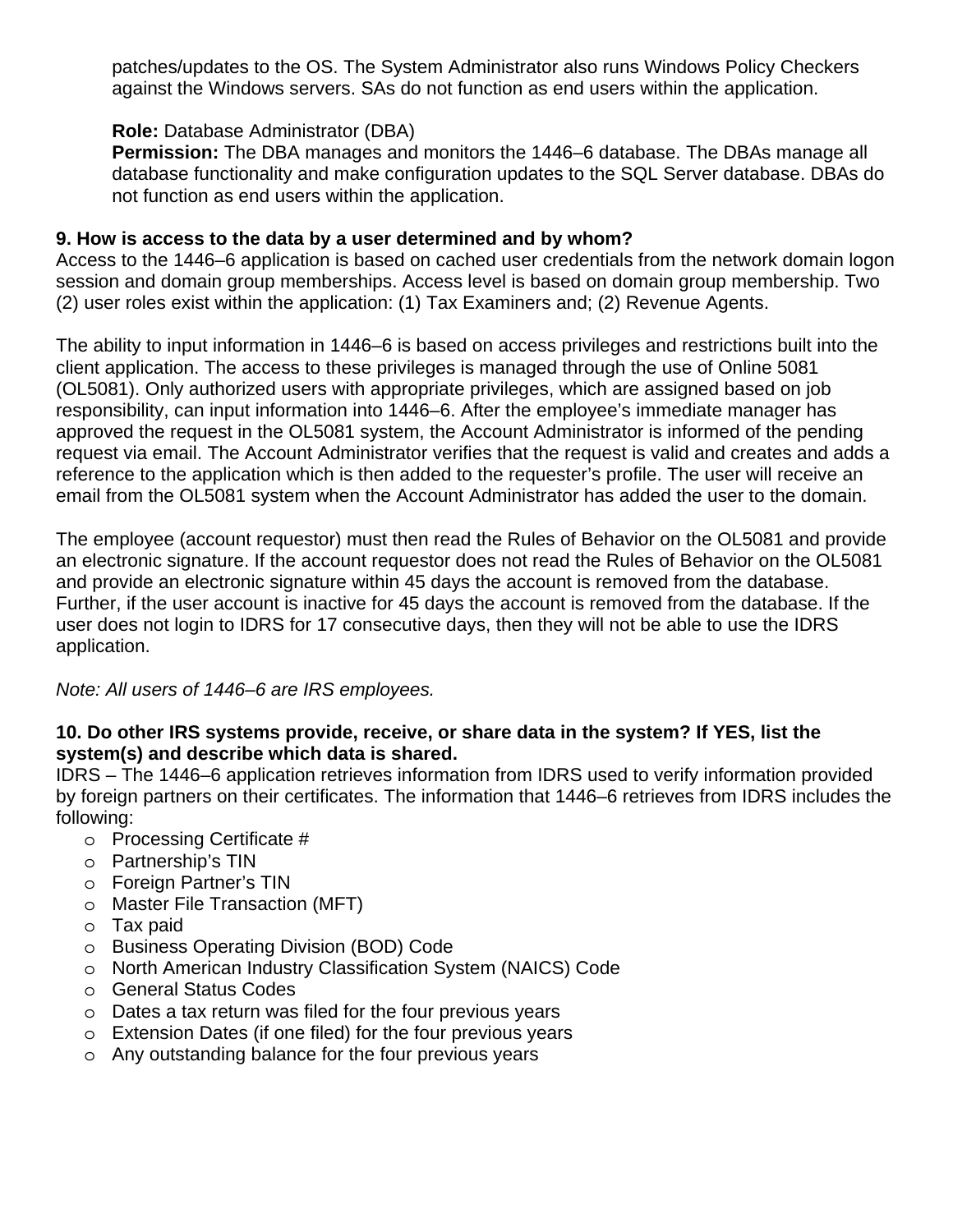## **11. Have the IRS systems described in Item 10 received an approved Security Certification and Privacy Impact Assessment?**

Integrated Data Retrieval System (IDRS)

- Certification and Accreditation (C&A) Authority to Operate (ATO) May 1, 2008, expires May 1, 2011
- Privacy Impact Assessment (PIA) December 3, 2007, expires December 3, 2010

# **12. Will other agencies provide, receive, or share data in any form with this system?**

No other agencies will provide, receive, or share data in any form with this system.

## **Administrative Controls of Data**

**13. What are the procedures for eliminating the data at the end of the retention period?** The 1446–6 International Database (1446–6) is unscheduled. A request for records disposition authority for 1446–6 and associated records is currently being drafted with the assistance of the IRS Records and Information Management (RIM) Program Office. When approved by the National Archives and Records Administration (NARA), disposition instructions for 1446–6 inputs, system data, outputs, and system documentation will be published under IRM 1.15.26 Records Control Schedule for Tax Administration – International, item number to be determined.

Proposed records retentions are expected to align with established policy to purge data from the database as it becomes obsolete and/or be in concert with retentions defined in IRM 1.15.29 Records Control Schedule for Submissions Processing Campus, Item 56 for Income Tax Returns Filed by Individuals, Partnerships and Fiduciaries (Job No. N1–58–95–1), as appropriate. 1446–6 has the capability to generate managerial and statistical reports as well as Strong and Soft letters to be mailed to taxpayers. All printed output is handled and secured in accordance with the IRS sensitive output handling organizational policy and IRM 2.7.4.

## **14. Will this system use technology in a new way?**

No, the system will not use technology in a new way.

## **15. Will this system be used to identify or locate individuals or groups? If so, describe the business purpose for this capability.**

No, the system will not be used to identify or locate individuals or groups.

## **16. Will this system provide the capability to monitor individuals or groups? If yes, describe the business purpose for this capability and the controls established to prevent unauthorized monitoring.**

No, this system does not provide the capability to monitor individuals or groups. IRS Users can only monitor the status of certificates filed.

#### **17. Can use of the system allow IRS to treat taxpayers, employees, or others, differently?**  No, this system will not allow IRS to treat taxpayers, employees, or others, differently.

## **18. Does the system ensure "due process" by allowing affected parties to respond to any negative determination, prior to final action?**

Yes, the application allows the user to generate two types of letters (Soft and Strong) that will be mailed to the affected tax payer. The Soft letter will afford the taxpayer the opportunity to amend/resubmit a completed certificate within a prescribed timeframe. A Strong letter will advise the taxpayer that the information they provided does not support their request for reduced 1446